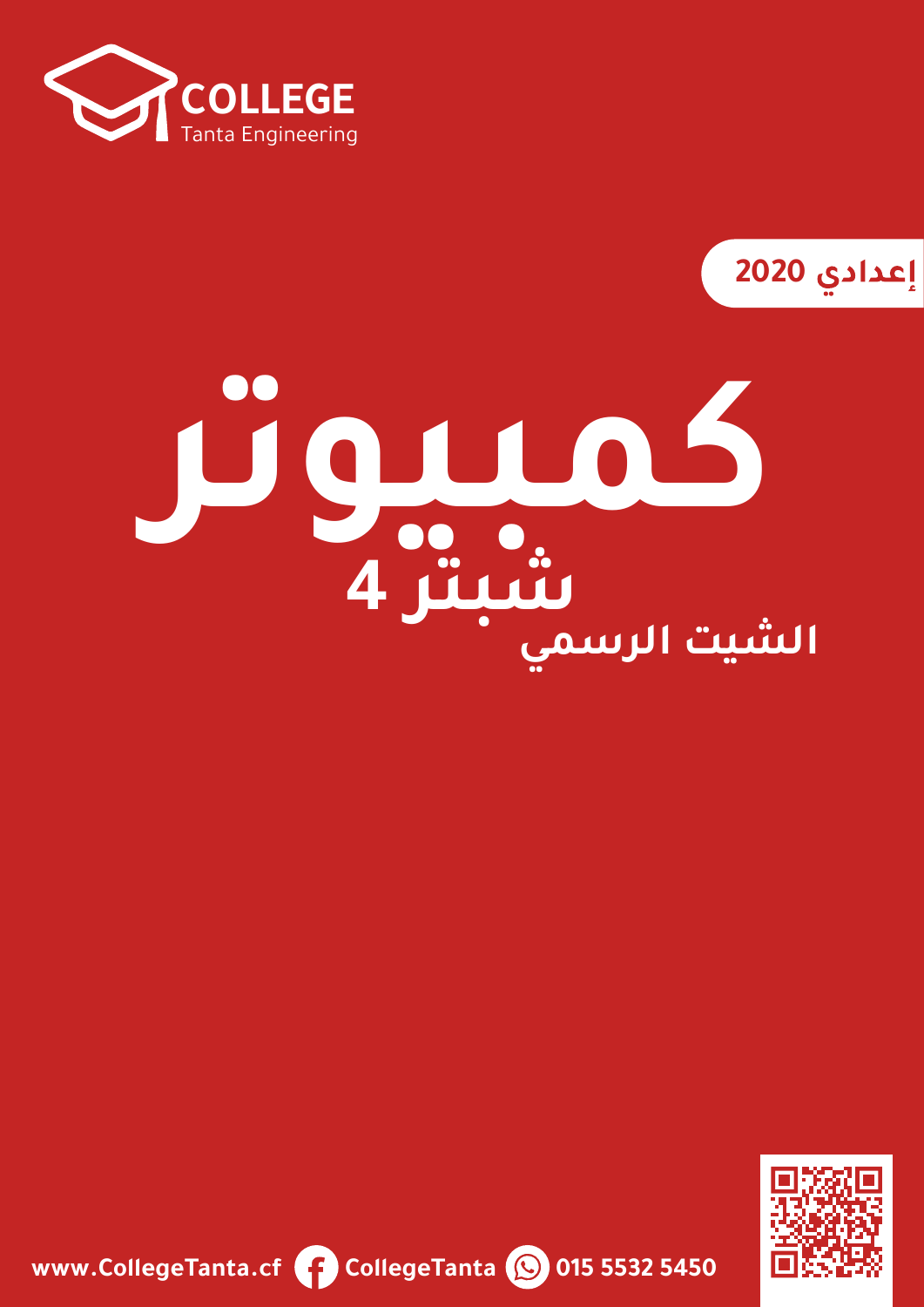## **Programming Language**

**1- CHOOSE THE CORRECT ANSWER:**

1.1- a langauge used in game development:

a-VHDL

b- HTML

<mark>c- Java</mark>

d- SQL

- 1.2- A language used in database development:
	- a-Visual basic

b- Visual FoxPro

- c- DarkBasic
- d- All the above
- 1.3- A language used in Artificial Intellegence(AI) development
	- a- C++
	- b- Prolog

c- AIML

- d- All the above
- 1.4- A language used in Hardware design:

a- Java

b- VHDL

- c- AIML
- d- None of these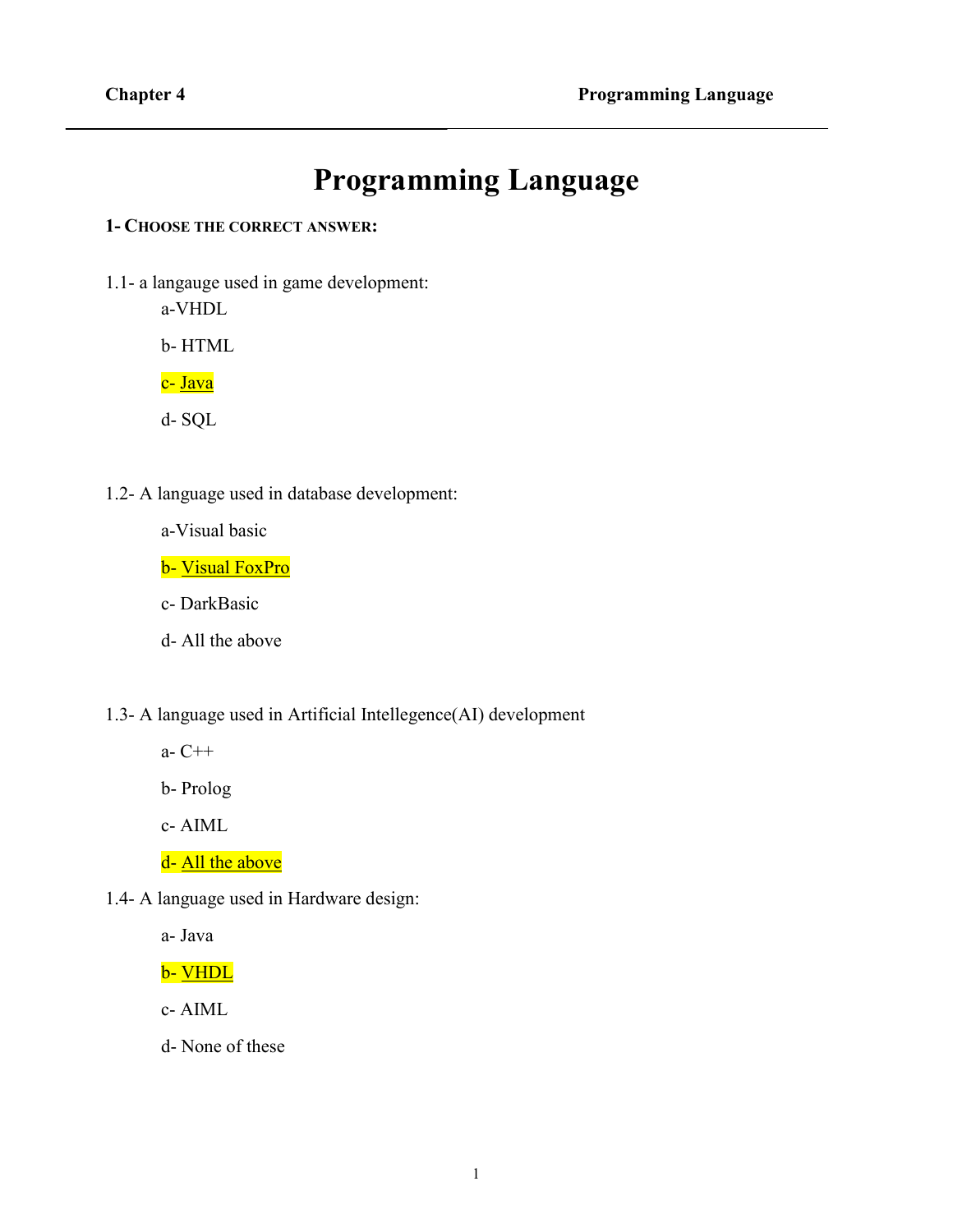1.5- A language used in web pages development:

a- Basic

b- VHDL

c- PHP

d- HTML

<mark>e- <u>c &d</u></mark>

1.6- Errors in a program are called:

a- Warnings

<mark>b- <u>Bugs</u></mark>

c- syntax

d-All of above

1.7- In what language is UNIX written?:

a- Basic

b- VHDL

 $c - C$ 

d- HTML

1.8- A programming technique incorporating encapsulation and inheritance:

a- OBJECT-ORIENTED

b- NON-PROCEDURAL

c- Structured

d- All of above

1.9 A variable in a programming language …………

a- has a value that can change during a program execution

b- is a storage location paired with a name

c- a & b

d- none of these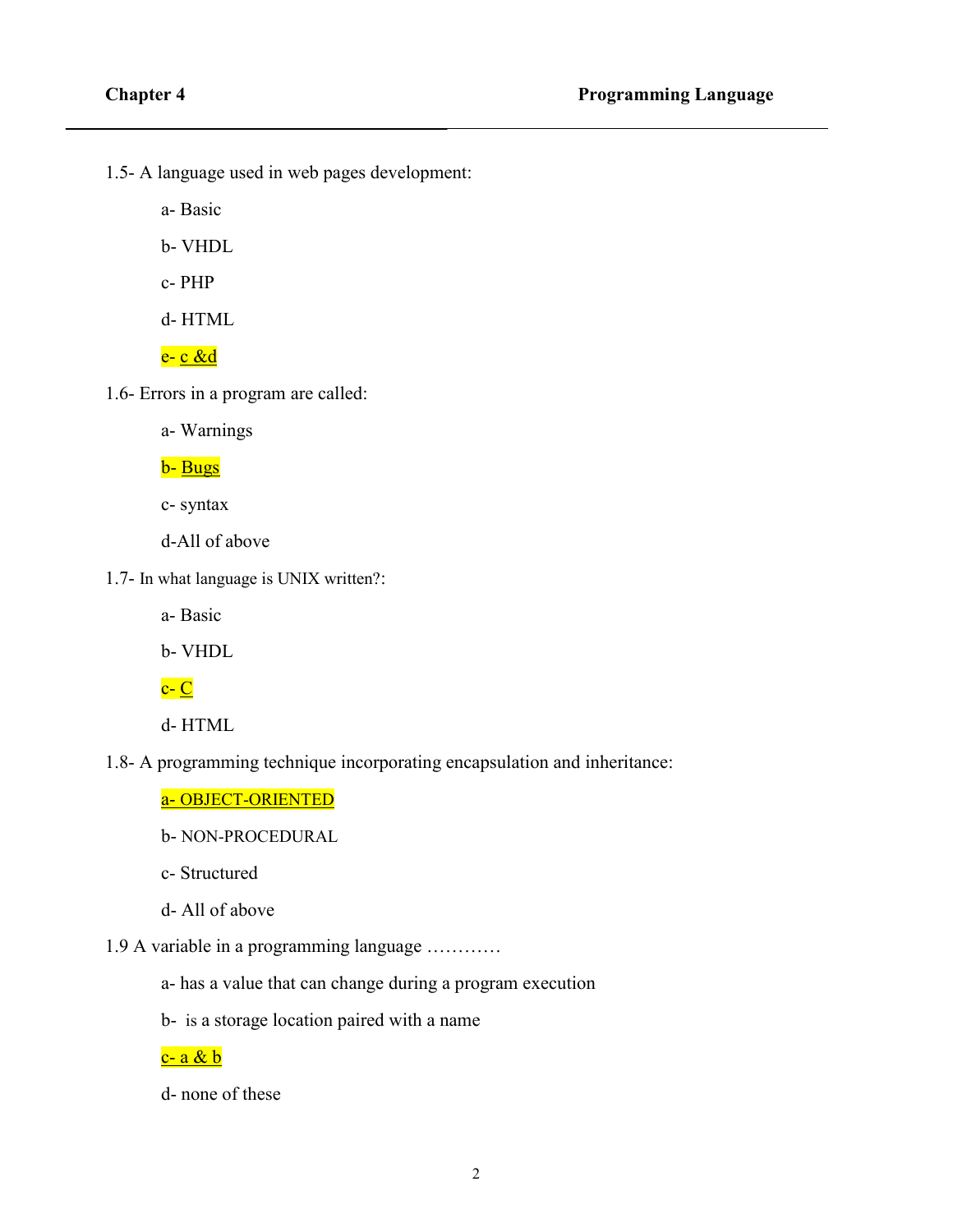1.10 A constant in a programming language …………

a- is a storage location paired with a name

b- has a value that cannot change during a program execution

c- a & b

d- none of these

2. What's the difference between scope and lifetime with regard to variable declarations? Answer:

A variables scope refers to the range of the program in which the variable can be referenced.

Its lifetime refers to the period of time during which it can be referenced.

3. Compare between structured and object oriented programming?

Answer:

Structured programming can be defined as a programming technique that follows a top down design approach. This style of programming is characterized by the programmers tendency to divide his program source code into logically structured blocks which would normally consist of conditional statements, loops and logic blocks.

Object-oriented programming can be defined as the process of using several classes to represent different areas of functionality or data objects within a software application. These data objects have data fields and functions that act on the data fields. They hold three main characteristics which are encapsulation, inheritance, and polymorphism. Examples of objects would include windows, menus, text inputs, icons, etc. There must be procedures to manipulate them.

4. What are the types of control structures which are used to write any computer program?

Answer:

1. Sequential structure

Sequential is simply group of commands that the computer follows one after another. Most simple programs just consist of a list of commands that the computer follows from start to finish.

2. Selection structure

Selection consists of two or more groups of commands. At any given time, the computer may choose to follow one group of commands or another. Selection allows a program to make a decision based on a certain condition. For example, at the end of most video games, the program asks you, "Do you want to play again (Yes or No)?" If you choose Yes, the program lets you play the video game again.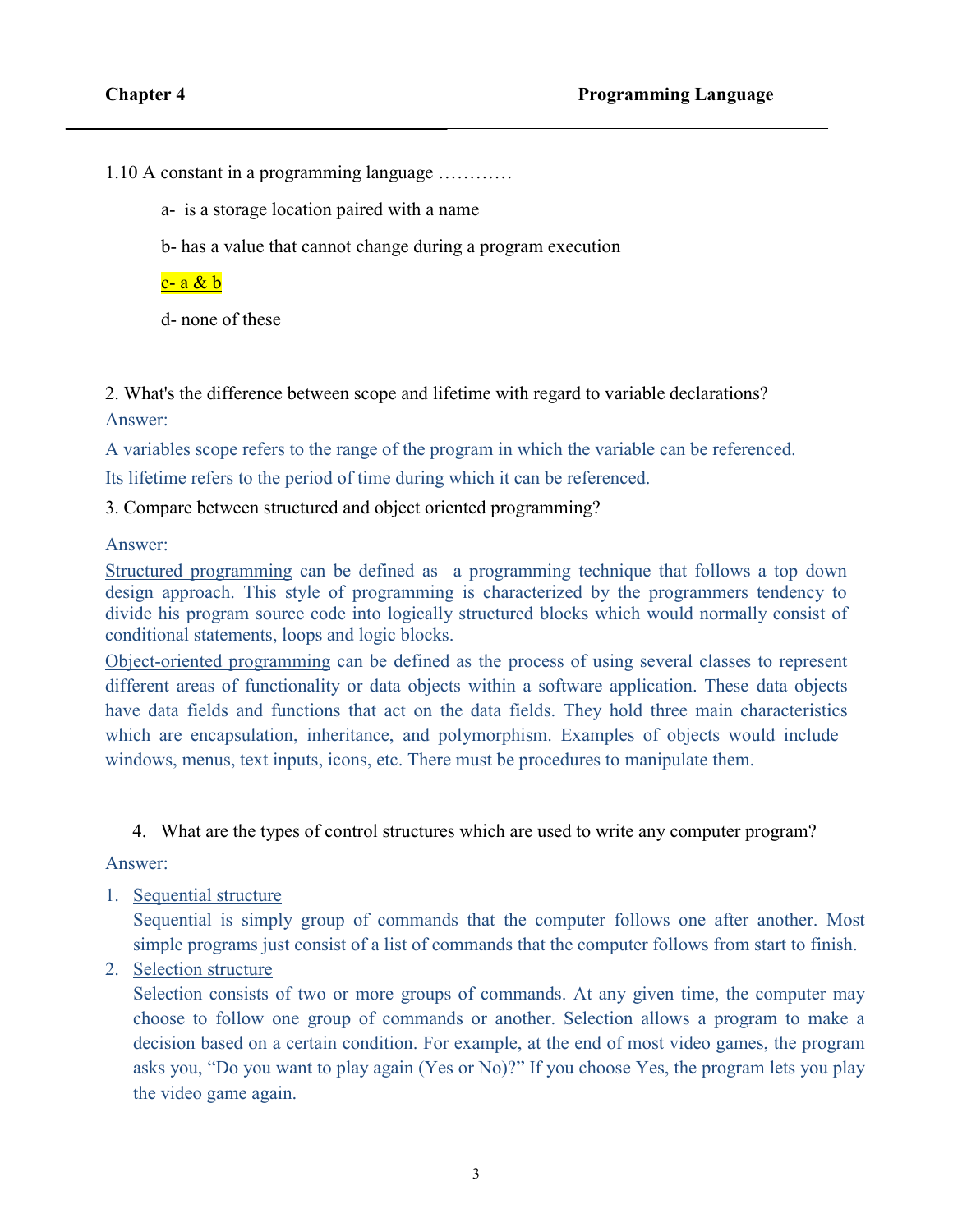

## 3. Loop structure

A loop consists of two parts:

- The group of commands that the loop repeats
- A command that defines how many times the loop should run
- 5. Create a new project using Visual Studio Express 2012 , name it project1. Answer:
	- 1. start a new Visual Studio Express 2012 project
	- 2. click on New Project to launched The Visual Studio
	- 3. select Visual Basic from the new project page
	- 4. select Windows Forms Application
	- 5. change the default project name from WindowsApplication1 to project1atthe bottom of this dialog box
- 6. How can you show the toolbox window after creating new project?

Answer:

When you click on the Toolbox tab, the common controls Toolbox will appear. Visual Basic 2012 IDE comprises a few windows, the Form window, the Solution Explorer window and the Properties window.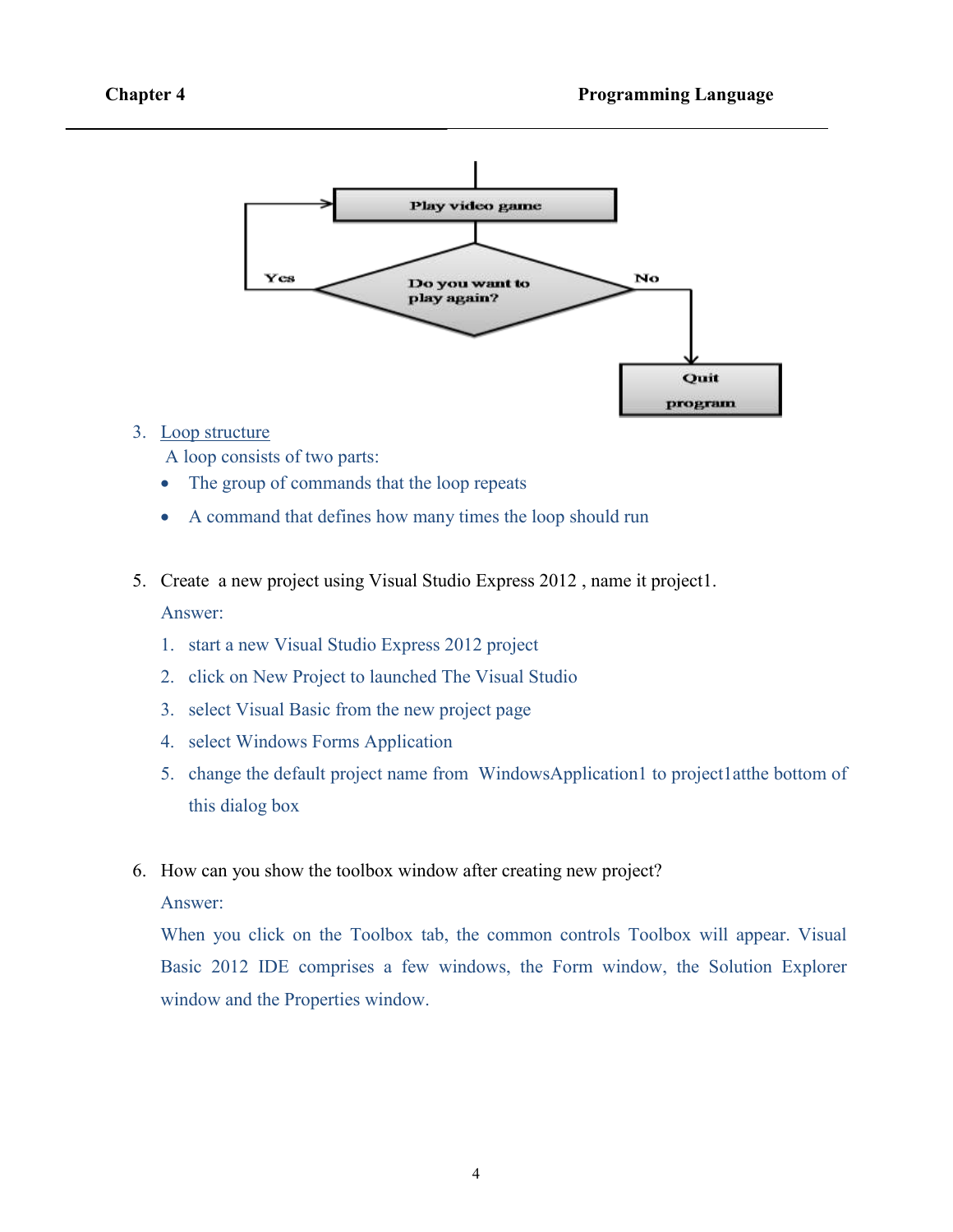7. Using Visual Studio 2012, write a program that display the following dialog box.



Answer:

| Public Class Form1                                                                    |
|---------------------------------------------------------------------------------------|
| Private Sub Button 1 Click (sender As Object, e As EventArgs) Handles Button 1. Click |
| <b>MsgBox</b> ("Tanta University Faculty of Engineering")                             |
| End Sub                                                                               |
| End Class                                                                             |

8. Using Visual Studio 2012, write a program that performs basic arithmetic operations: addition, subtraction, multiplication, and division for two numbers and displays the following output.

| a Addition Calculator |                  |     |     | ale x     |
|-----------------------|------------------|-----|-----|-----------|
| 300                   | $\ddot{}$        | 200 | $=$ | 500       |
| 300                   |                  | 200 | $=$ | 100       |
| 300                   | $\boldsymbol{I}$ | 200 | $=$ | 100       |
| 300                   | $\star$          | 200 | =   | 60000     |
|                       |                  |     |     | Calculate |

Answer: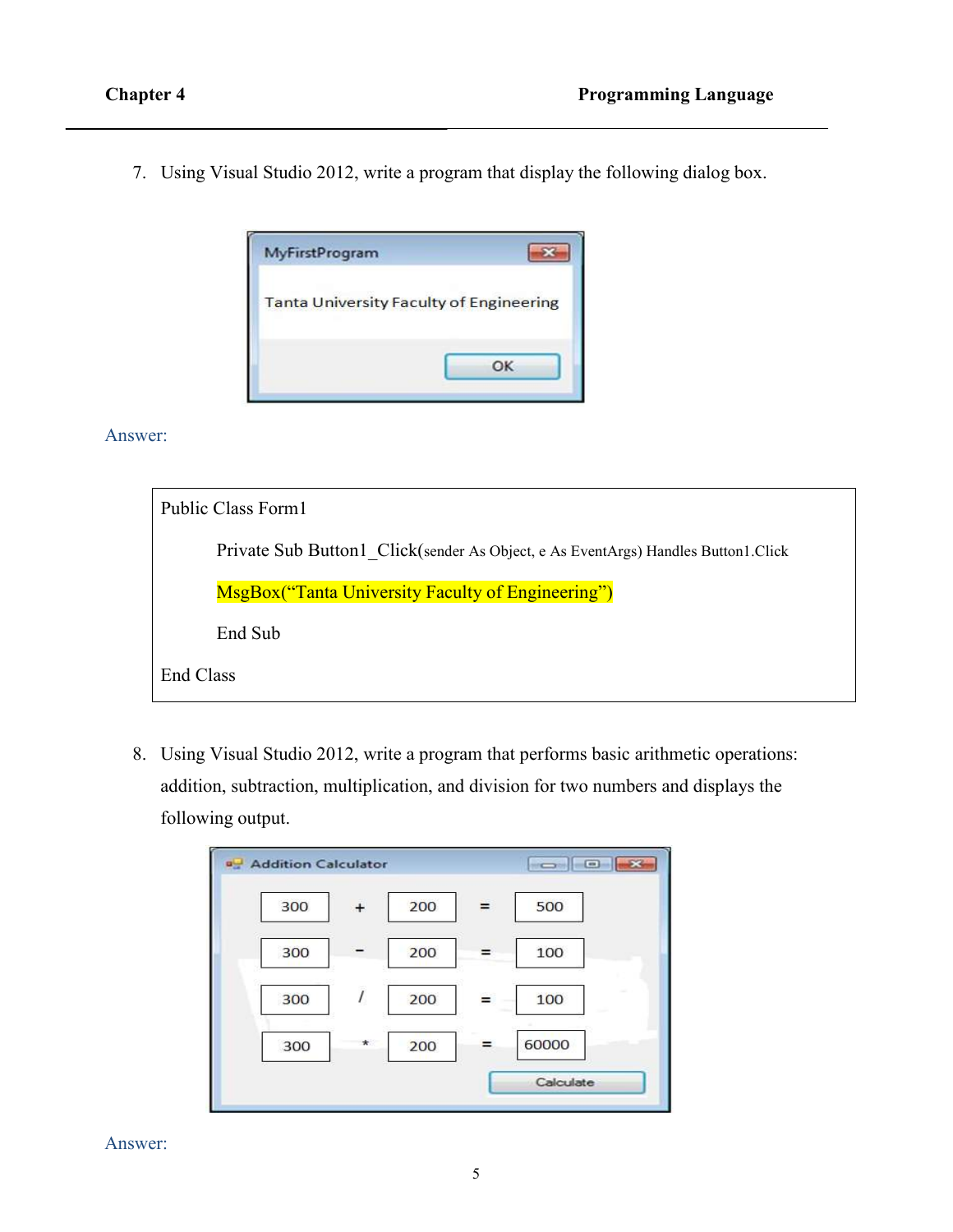```
Public Class Form1
      Private Sub Button1_Click(ByVal sender As System.Object, ByVal e As 
      System.EventArgs) Handles Button1.Click
      Dim num1, num2, add As Single
      num1 = TextBox1.Textnum2 = TextBox2.Textadd = num1 + num2Label1. Text = addDim num3, num4, subtract As Single
      num3 = TextBox3.Textnum4 = TextBox4.Textsubtract = num3 - num4Label2.Text = subtractDim num5, num6, divide As Single
      num5 = TextBox5.Textnum6 = TextBox6.Textdivide = num5 / num6Label3.Text = divideDim num7, num8, product As Single
      num7 = TextBox7.Textnum8 = TextBox8.Textproduct = num7 * num8Label 4. Text = productEnd Sub
End Class
```